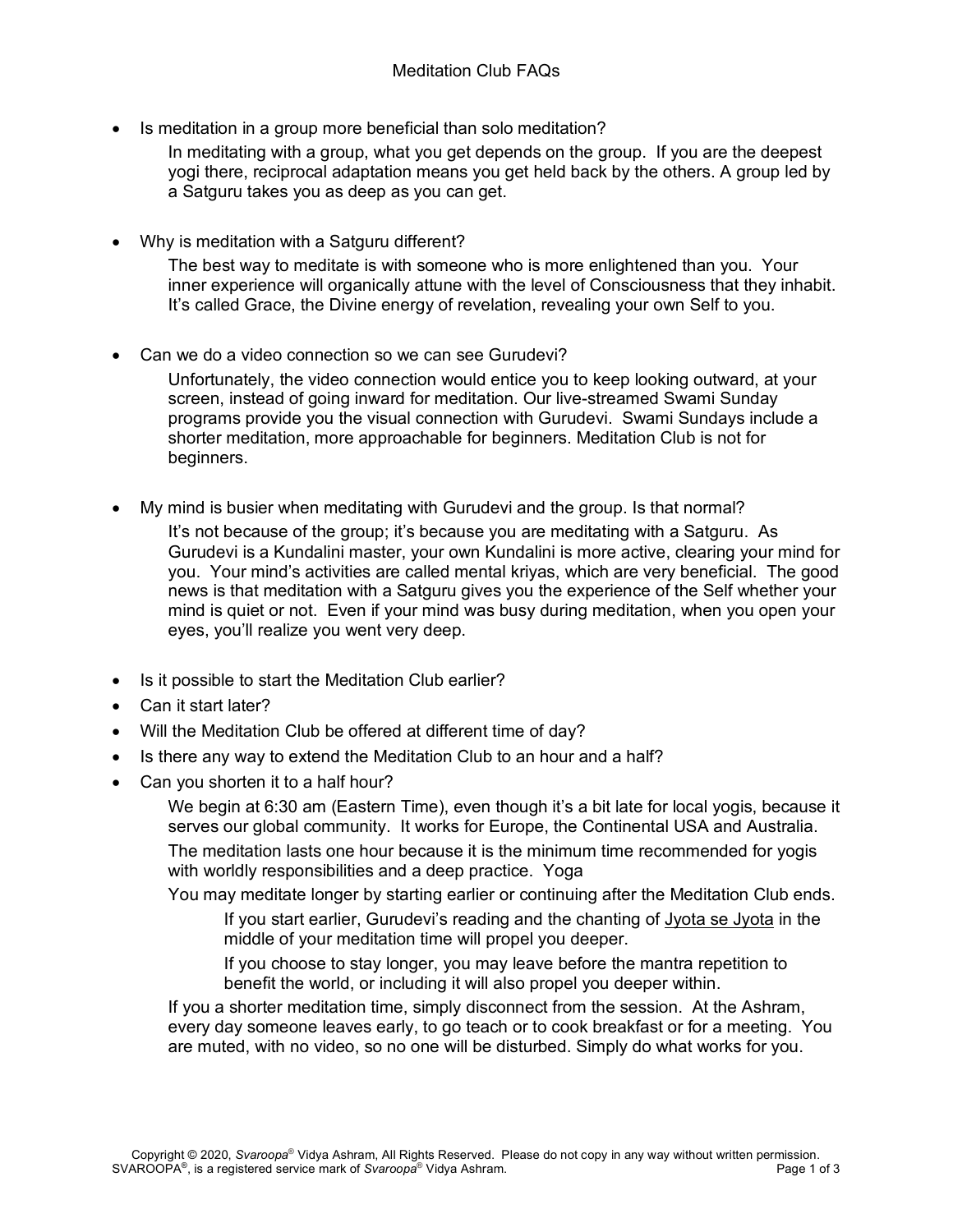• I am having difficulty with Zoom video/audio connection. Can someone help me with Zoom questions and setup?

Yes! If you're new to Zoom, please ask our [Enrollment Advisor](mailto:program@svaroopayoga.org) for help. She will arrange for someone to give you an orientation and personal assistance.

• Who do I notify, and how, if there is an audio or video issue during the Meditation Club session?

We don't have anyone who can troubleshoot during meditation because everyone is meditating. You can try signing off and signing back in to see if that helps.

If you were able to be here in person, Zoom would not be an issue. Technology is a wonderful substitute, but it is not perfect. However, even if you can't hear for a while, the meditation at the Ashram is still going on, so just keep meditating for the allotted time.

- I would like to hear the background noise.
- Is there any way to reduce the background noise?

You will hear some quiet sounds from time to time, just as you would if you were here in person. Other participants have reported that they feel more connected when they hear Gurudevi and the natural sounds from the Ashram. If the background noise is too loud, simply turn your volume down. If it is bothersome to you, simply add mantra to it.

Sometimes Gurudevi does mute the sound for a few minutes, if there are construction sounds or other loud noises. She usually turns the sound back on within 5-10 minutes, but occasionally forgets until the timer rings. Thank you for your understanding.

• Can you let us in a little earlier? It can take time to connect the audio so I often miss the first part of the reading.

You can connect in about 10 minutes early. Swami Prajnananda connects the call and plays Gurudevi's Japa! recording until we're ready to begin.

• I miss being able to hear the other yogis as they come on the call. Is it possible to let everyone be unmuted as they join the call?

This would not be beneficial for your meditation. It is a quiet time, a sweet preparation time for your meditation. Having everyone chatting prior to meditation would activate your mind as well as others.

- Will this offering continue after the pandemic ends? Yes! Meditation Club will definitely continue as long as it is serving our community.
- Is the Meditation Club appropriate for brand new meditators? Is there instruction? The Meditation Club is not for new meditators precisely because there is no instruction. This offering is not a meditation course, though we do offer many such programs. This is a daily meditation practice for those who are already trained and initiated in our *Svaroopa*® Vidya tradition. See it explained here – [www.svaroopa.org/meditation-club,](http://www.svaroopa.org/meditation-club) detailing pre-requisites for membership.